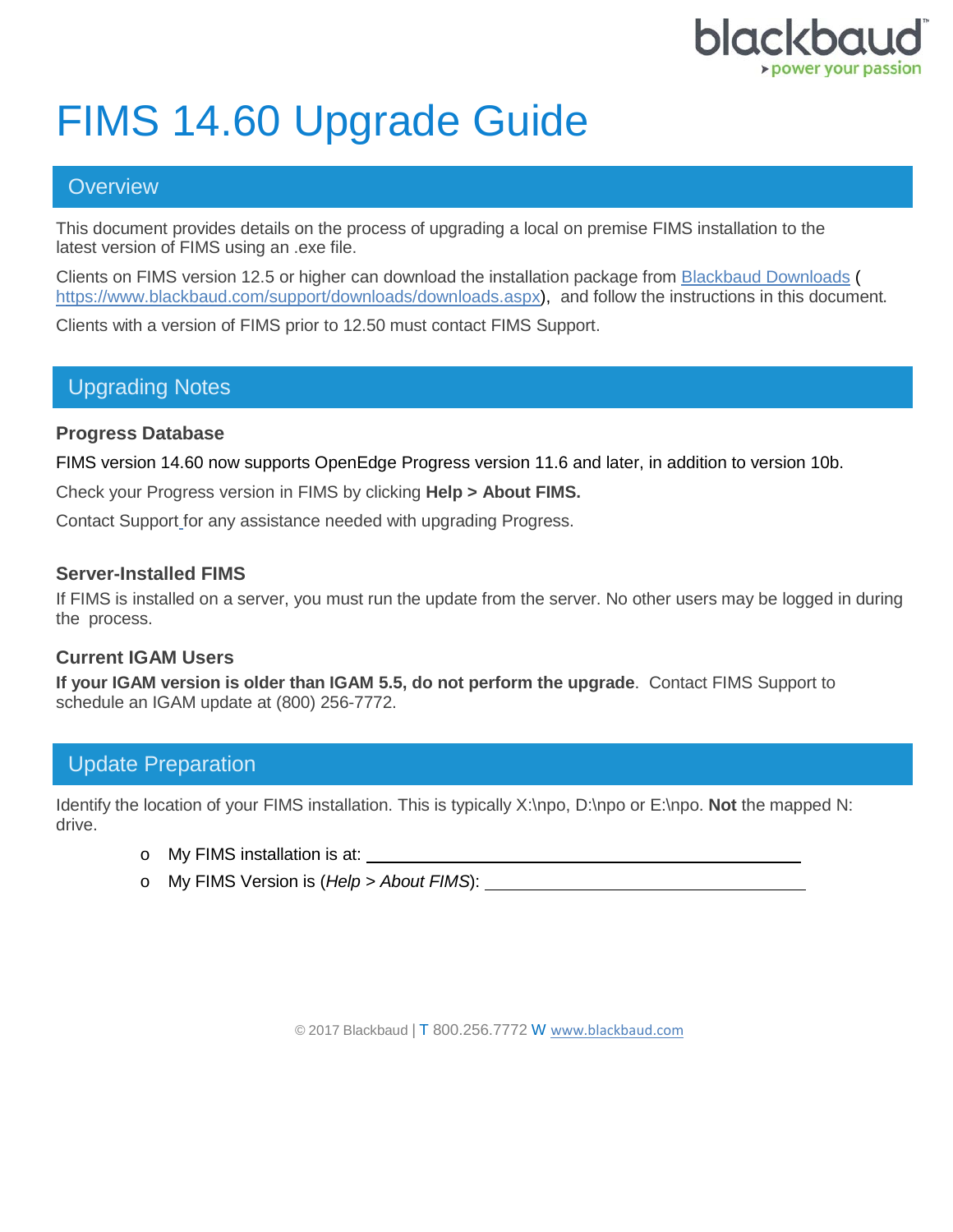## Compatibility Notes

#### **Windows Operating Systems**

- Workstations must have Windows 7, 8, or 10 installed.
- Servers must have Windows Server 2008 or later installed.
- **Windows 8/8.1 users:** Please note that FIMS is not certified for touch-screen functionality. If you notice any issues, please disable the touch-screen feature when using FIMS.
- **FIMS CRM users:** You may be required to co-install Progress 11 for compatibility with some graphical reporting features. Please contact FIMS Support for more details.
- **DonorCentral users:** Your FIMS server must have Windows Server 2008 or later to upload data to DonorCentral.
- **IGAM users:** IGAM 3 is not compatible with Windows 7 or later. If you are currently using IGAM 3 for FIMS and want to use Windows 7, you must upgrade to IGAM 5 or later. Please contact FIMS Support for more information.

### **Crystal Reports**

If you are currently using Crystal Reports, be aware reports written in Crystal Reports earlier than version 9.0 will not connect to Progress 10.x databases.

If you have reports written in an earlier version of Crystal, you will need to upgrade to Crystal 10 or higher and convert your reports to use them with FIMS version 14.x.

FIMS 14.6 with Progress OpenEdge version 11 will require an upgrade to Crystal version 13. See the [14.6](https://www.blackbaud.com/files/support/guides/microedge/fims/fims_releasenotes.pdf)  [Release notes](https://www.blackbaud.com/files/support/guides/microedge/fims/fims_releasenotes.pdf) for information.

#### **OS**

OS updates are not automatically certified but are supported where the OS vendor guarantees backwards compatibility with the base line OS level. Certification of OS updates may be performed if the backwards guarantee compatibility of the OS Service Pack / Maintenance Pack is questionable.

#### **Microsoft Office**

Office 365 users, please note only a desktop installation of **Office 2007/2010/2013** connected to Office 365 is fully compatible.

## FIMS Support

#### **Need Help or Have Questions?**

If you have questions or need assistance in any way, please contact Support.

**Support Hours:** M-F, 8:30 am – 8:00 pm ET

**Phone:** (800) 468-8996, option 1

**Online:** Visit Case Central at [https://www.blackbaud.com/casecentral/casesearch.aspx.](https://www.blackbaud.com/casecentral/casesearch.aspx) Click the **Case** tab at the top and click **Create New Case**.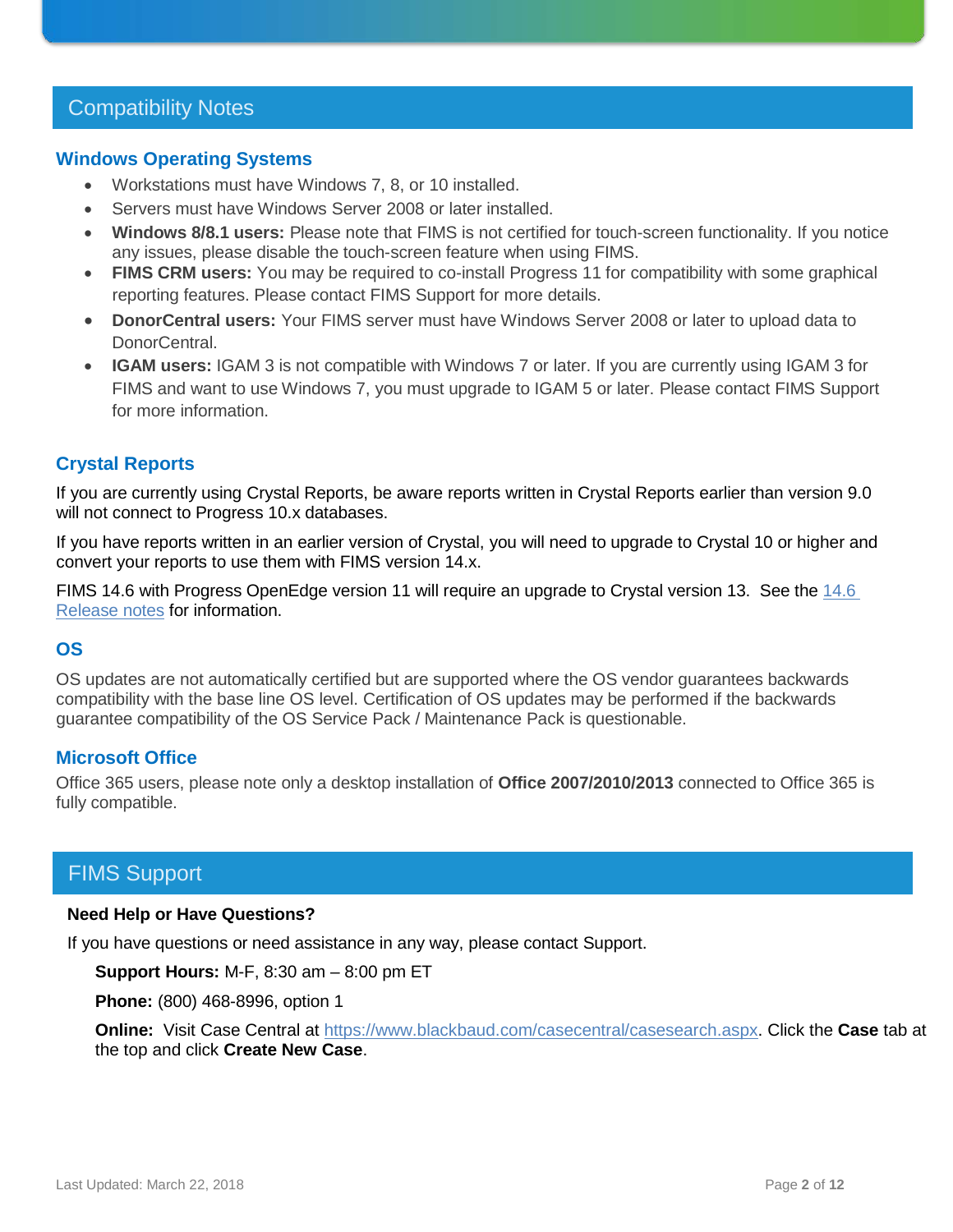Before beginning, ensure that all users are logged off and all instances of FIMS are

closed, meaning that FIMS is not open on any machine. The database, however, must still be running.

1. Run the **FIMS 1460.exe** file to begin the installation.

**Tip:** If your browser or operating system ask whether you want to continue, choose to agree.



2. Click **Yes** to continue.

| 3% Extracting |        |
|---------------|--------|
|               |        |
|               |        |
|               | Cancel |
|               |        |

The automated installer runs and performs the following actions:

- a. Determines the last FIMS folder used
- b. Determines the last DLS folder used
- c. Backs up the FIMS folder
- d. Removes the Read Only attribute in existing FIMS files



3. When prompted, choose **Y** to continue.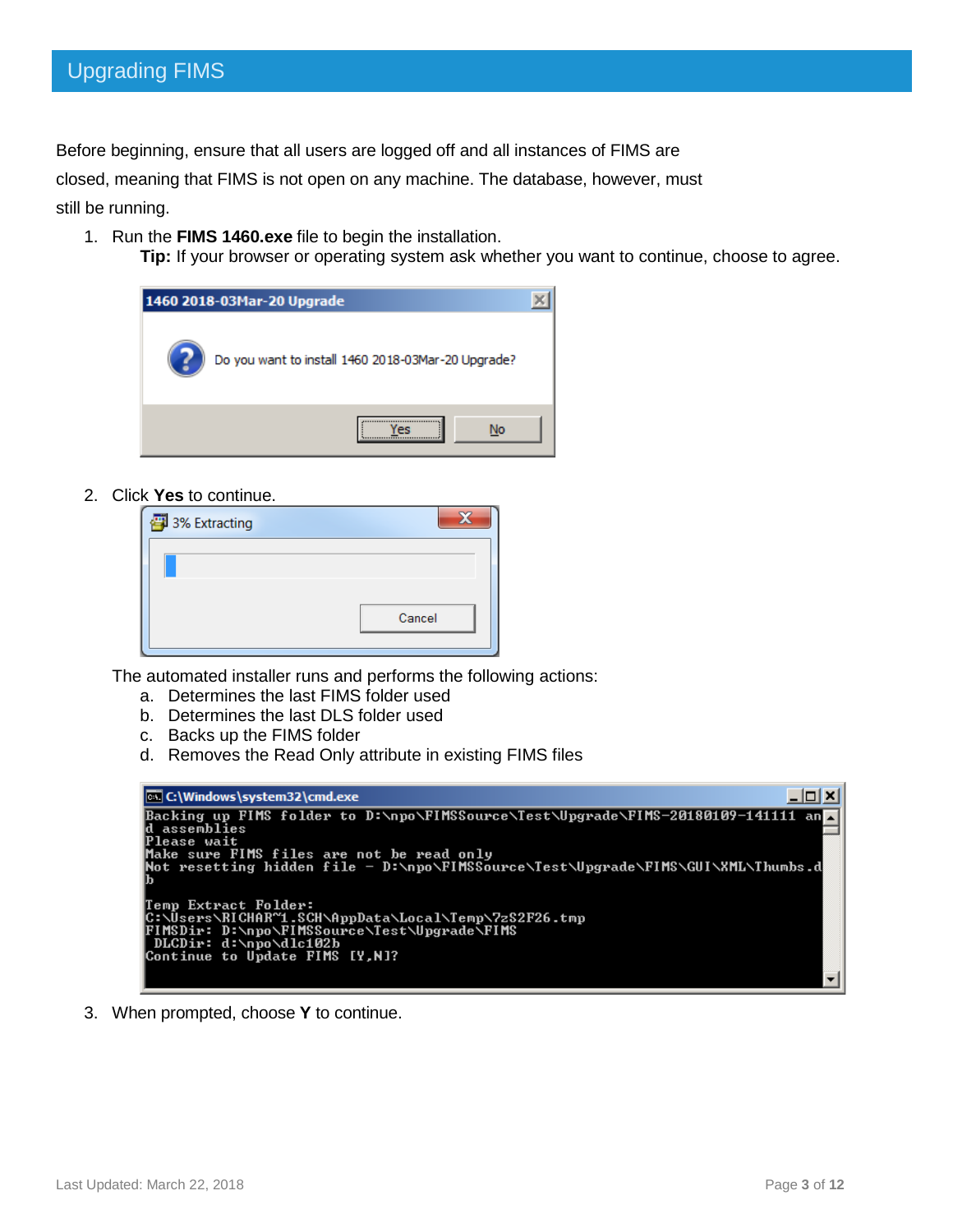

12. After the files finish copying, the FIMS Database Selection window displays. Click on the database you want to update and click **Select**.

|   | <b>FIMS Database Selection</b> |        | 23     |
|---|--------------------------------|--------|--------|
| 黑 | 1. FIMS 14.12                  |        | ×.     |
|   | 2. Millville DB                |        |        |
|   |                                |        |        |
|   |                                |        |        |
|   |                                |        |        |
|   |                                |        |        |
|   |                                |        | ÷      |
|   |                                | Select | Cancel |
|   |                                |        |        |

13. When the screen prompt displays, press a key to continue. The program closes the window and deletes the temp folder.



*Depending on the size of your database, the update process may take some time to complete.*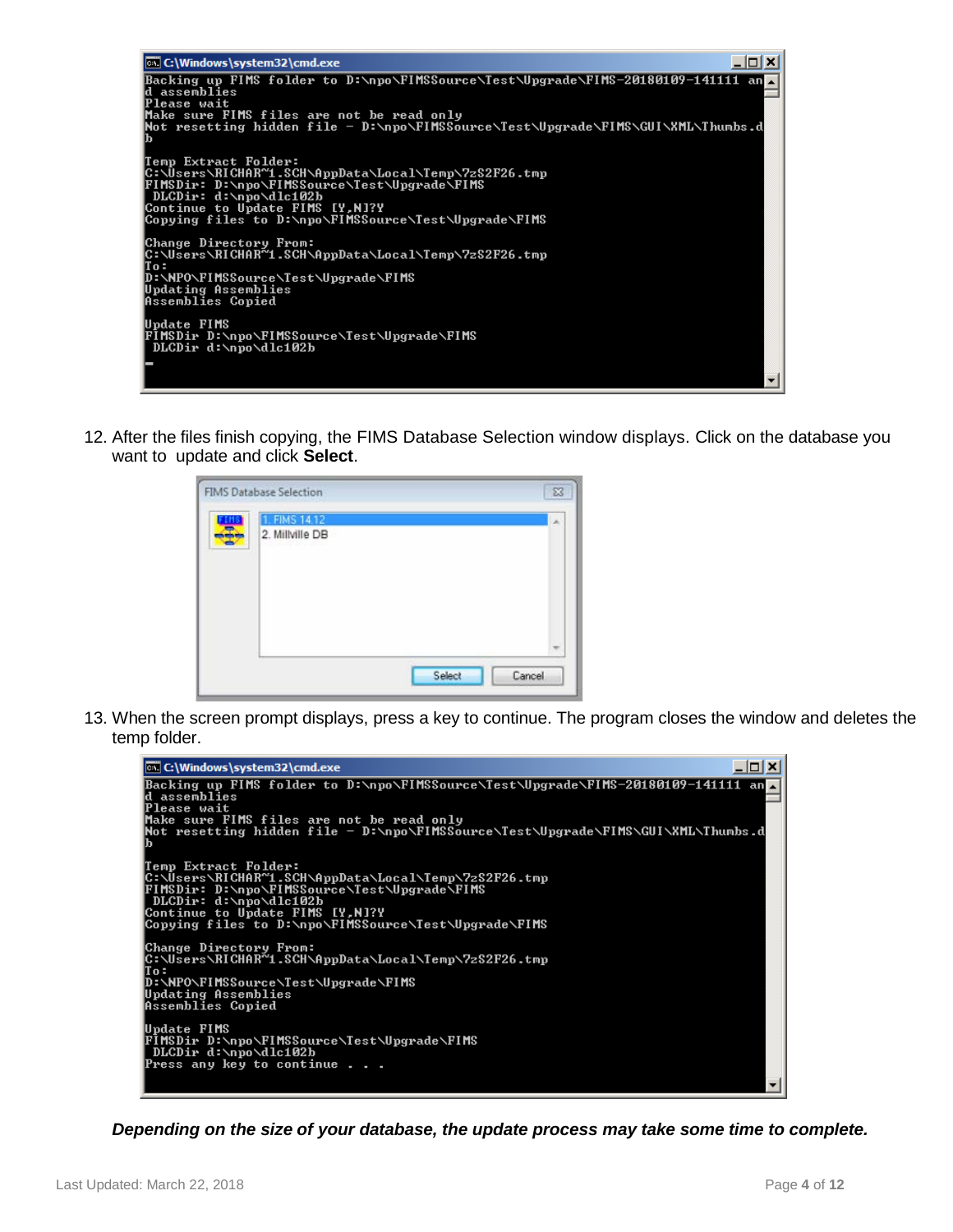14. On the FIMS Compiler window, click **Exit**.

**Note**: If errors display in this window, before clicking **Exit**, make a copy of **…\FIMS\fcompile.err** and send it to FIMS Support to analyze the compile errors.

15. If you have multiple production databases, the screen below displays. Click **Yes** to be brought back to step 12 above so you can choose the next database to update.



**NOTE:** Choosing **No** may require FIMS Support to update the other databases in the future.

16. When complete, a FIMS Email screen with 'Update Complete!' will display. Click **Send**.

| <b>FIMS EMail</b> |                                                                                                                                                                                                                                                                                                                                 | × |
|-------------------|---------------------------------------------------------------------------------------------------------------------------------------------------------------------------------------------------------------------------------------------------------------------------------------------------------------------------------|---|
|                   | Update Complete!                                                                                                                                                                                                                                                                                                                |   |
|                   | Please click "Send" below to send an email to FIMS Support.<br>It will contain the following information related to the patch you just installed.                                                                                                                                                                               |   |
|                   | You can also add additional recipients of the email and add more information or comments to the body.                                                                                                                                                                                                                           |   |
|                   | To: FIMSSupport@MicroEdge.com                                                                                                                                                                                                                                                                                                   |   |
|                   |                                                                                                                                                                                                                                                                                                                                 |   |
|                   |                                                                                                                                                                                                                                                                                                                                 |   |
|                   | Subject: FIMS Update and Patch Install Complete                                                                                                                                                                                                                                                                                 |   |
|                   | Body: Entity ID: 1190<br>Foundation Name: West 54th St. Foundation<br>User: npo - NPO General Support<br>Patch Name: FIMS 14.6-64 Upgrade.<br>Version prior to patch: 14.50                                                                                                                                                     |   |
|                   | <b>FIMS Compiler Results:</b><br>Compilation Started at 01/10/2018 Time 10:35 AM<br>** Error Compiling D:\NPO\FIMSSource\Test\Upgrade\FIMS\gui\GL\B-CHART.W<br>** Error=** More than 15000 characters in a single statement--use -inp parm. (135)<br>** Error=** D:\NPO\FIMSSource\Test\Upgrade\FIMS\gui\GL\B-CHART.W Could not |   |
|                   | Configure SMTP<br>Send<br>Cancel<br>Use: IMA                                                                                                                                                                                                                                                                                    |   |

**NOTE:** If you get a security prompt from Microsoft Outlook, click **Allow** twice.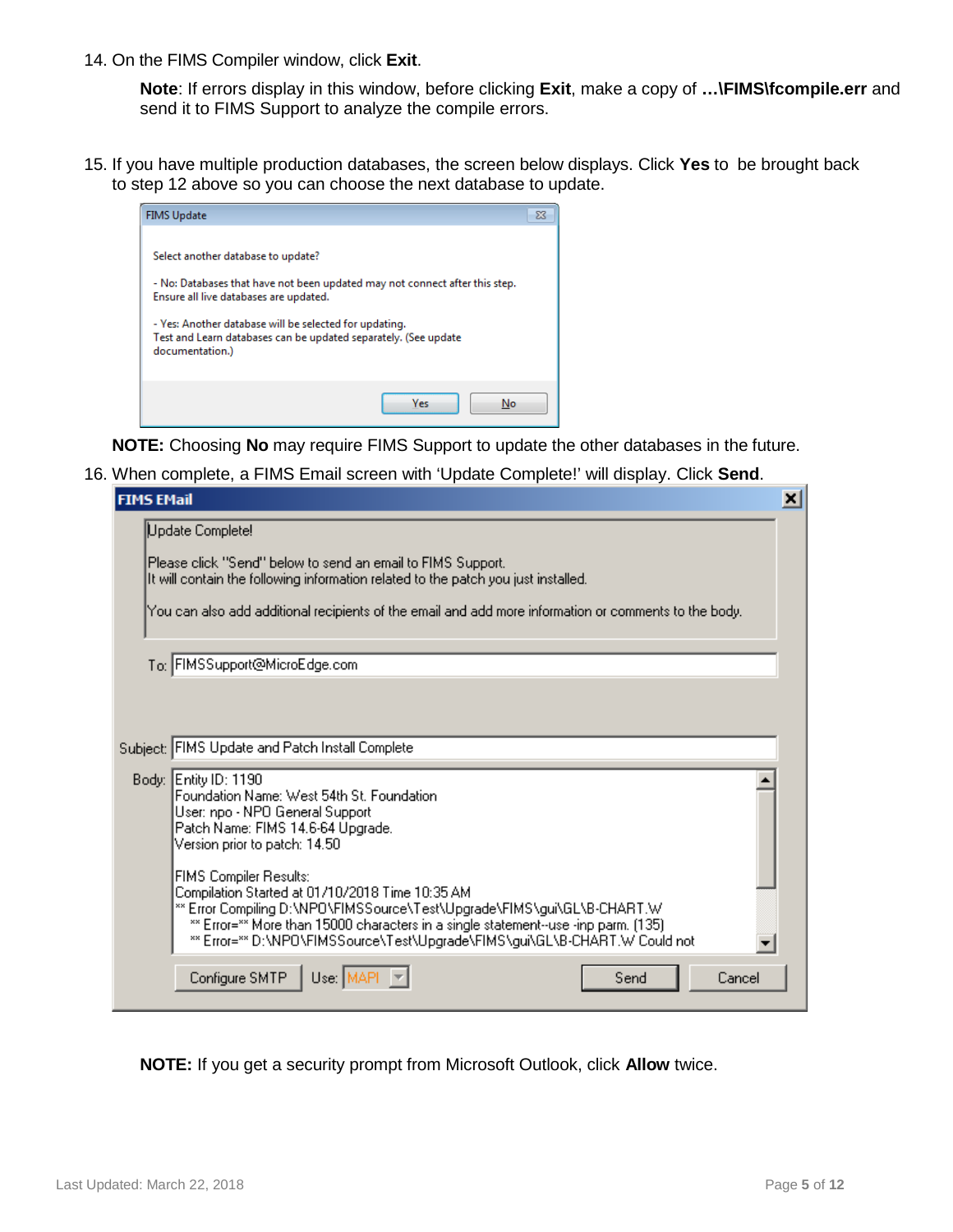

**NOTE:** If your server does not have an email client installed, you have two options:

(1) Configure SMTP in FIMS; or

(2) Copy the Body to another document such as MS Word, Notepad or WordPad then email from a workstation.

#### *Configuring SMTP*

Click **Configure SMTP** and enter the **SMTP Server** and a **Default From Address**.

| <b>V</b> Use SMTP<br>SMTP Server: menyex04.corp.me.local<br>Default From Address: NoReply@MicroEdge.com |
|---------------------------------------------------------------------------------------------------------|
|                                                                                                         |
|                                                                                                         |
|                                                                                                         |
|                                                                                                         |
|                                                                                                         |
|                                                                                                         |
|                                                                                                         |
|                                                                                                         |
|                                                                                                         |
|                                                                                                         |
|                                                                                                         |
| OK<br>Cancel<br>Help                                                                                    |

If you do not know your SMTP Server, you can go into Mail Account Settings through your Email Client or through Control Panel and then click on **Change Account**.

The information in the Server field will be your SMTP Client.

Make sure to click **Cancel** when done.

| <b>Change Account</b>                |                                                                                                                                            | 23 |  |  |
|--------------------------------------|--------------------------------------------------------------------------------------------------------------------------------------------|----|--|--|
| <b>Server Settings</b>               | Enter the information required to connect to Microsoft Exchange or a compatible service.                                                   |    |  |  |
| account provider.<br>Server:         | Type the server name for your account. If you don't know the server name, ask your<br>menyex04.corp.me.local<br>V Use Cached Exchange Mode |    |  |  |
| Type the user name for your account. |                                                                                                                                            |    |  |  |
| User Name:                           | rschnitzler@microedge.com<br>Check Name                                                                                                    |    |  |  |